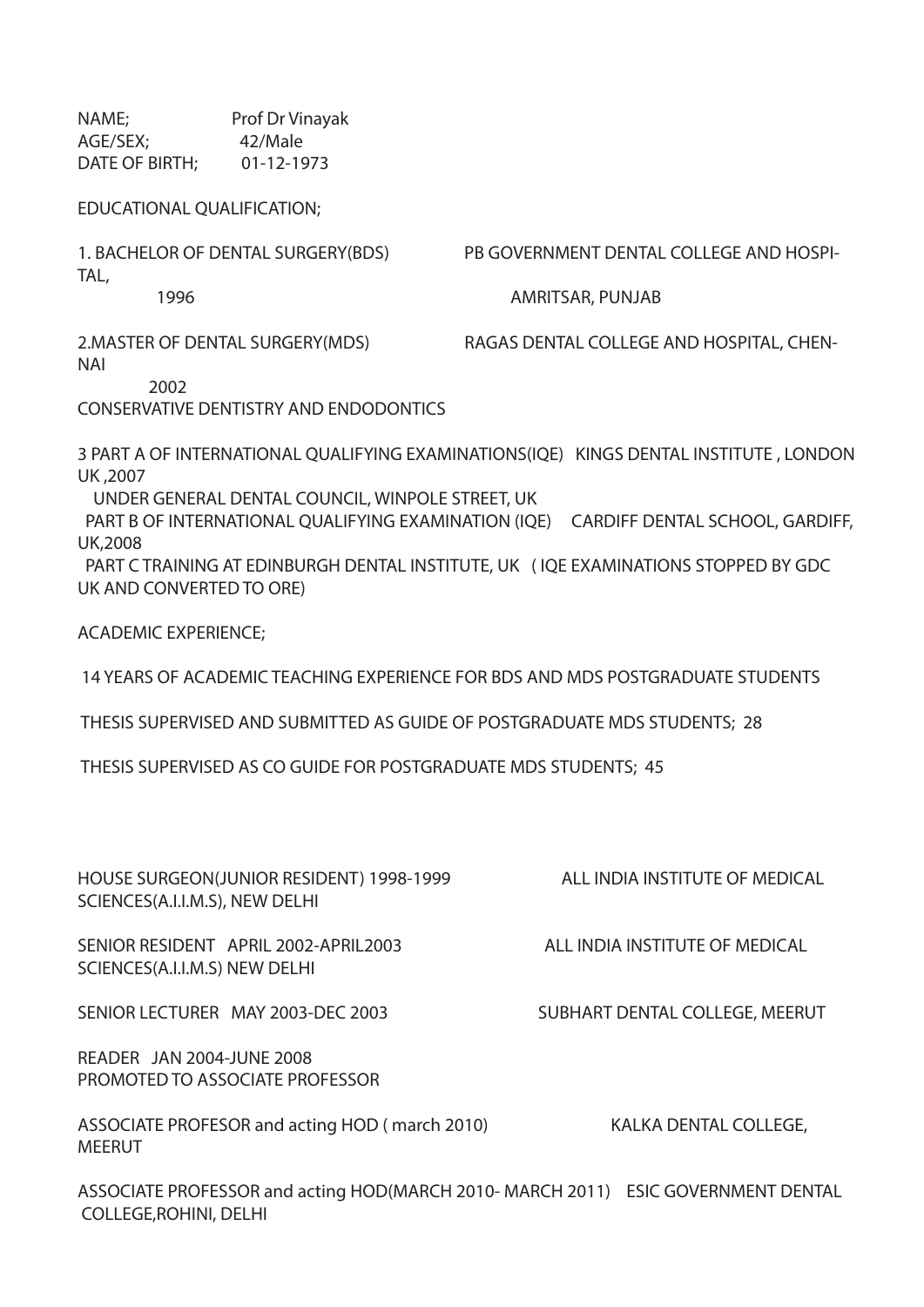PROFESSOR and P.G Guide(2011-2016) INSTITUTE OF DENTAL SCIENCES, **BAREILLY** 

TOTAL EXPERIENCE......................................................................................................14 YEARS

APERS PRESENTED AT STATE AND NATIONAL CONFERENCES;

1. MODERN CONCEPTS OF CARIES DIAGNOSISI AND MANAGEMENT PRESENTED AT 15 TH FODI AND 8 TH IES ANNUAL CONFERENCE, KODAIKANAL, TAMIL NADU

2.FINISHING AND POLISHING OF COMPOSITES- A CONTEMPORARAY APPROACH WITH CLINICAL CASE PRESENTATIONS AT 14 ISDR CONFERENCE AT VELLORE, TAMIL NADU

3.ESTHETIC NON METALLIC ENDODONTIC POSTS(CASE PRESENTATION) AT 34 KERALA STATE CON-FERENCE, TRICHUR , KERALA

4 BIOMIMIETICS, BIOENGINEERING AND ADVANCED POLYMER RESINS- A REVIEW OF PRESENT AND FUTURE RESTORATIVE MATERIALS AT 12 TH NATIONAL CONFERENCE ON BIOMATERIALS AT IIT CHEN-NAI, TAMIL NADU

5CALCIFIED CANALS- NEGOTIATING THE PARADOX AT 16TH FODI AND 9 TH IES CONFERENCE , CAL-**CUTTA** 

6 FULL MOUTH ENDODONTIC REHABILITATION IN A MEDICALLY COMPROMISED DIABETES MELLITUS PATIENT-CLINICAL CASE REPORT AT TAMIL NADU STATE CONFERENCE

7 COMPARITIVE ANALYSIS OF FIVE FINISHING AND POLISHING DEVICES ON MICROFILLED AND HYBRID COMPOSITES- A SCANNING ELECTRON MICROSCOPIC STUDY AT SOUTH DELHI BRANCH OF INDIAN DENTAL ASSOCIATION,INDIA HABITAT CENTRE.

8 CARIES DIAGNOSIS AND MANAGEMENT-NEWER CONCEPTA AND PREVENTIVE STRATEGIES AT INDIAN ASSOCIATION OF PREVENTIVE DENTISTRY, HOTEL ASHOKA, NEW DELHI

9 BONDING AGENTS OF NEW MELLINIUM AT INDIAN DENTAL ASSOCIATION , DELHI BRANCH, CON-FERENCE

10 INTERNAL ANATOMY OF TOOTH AND CONCEPTS OF BIOMECHANICAL PREPARATION OF ROOT CANALS, AT AIIMS

11 STEREOMICROSCOPIC AND SEM EVALUATION OF FINISHED AND POLISHED COMPOSITES AT WORLD PROSTHODONTIC CONFERENCE.

12 ENTEROCOCCUS FAECALIS- ROOT CANAL SURVIVOR AT ISDR CONFERENCE, SALEM, TAMIL NADU

13GIOMERS AND ORMOCERS- RECENT ADVANCES IN RESTORATIVE DENTISTRY AT CHANDIGARH

14 DENTAL PULP STEM CELLS- A NEW APPROACH TO CARIES MANAGEMENT AT FODI AND IES CON-**FERENCE** 

15 RECENT ADVANCES IN ROOT CANAL IRRIGANTS(MTAD) AT ISDR CONFERENCE

16 ULTRASONICS IN ENDODONTICS AT FODI AND IES CONFERENCE

17 POLYMERIZATION SHRINKAGE IN COMPOSITES- CONCEPT AND PREVENTION AT FODI AND IES CONFERENCE, MUMBAI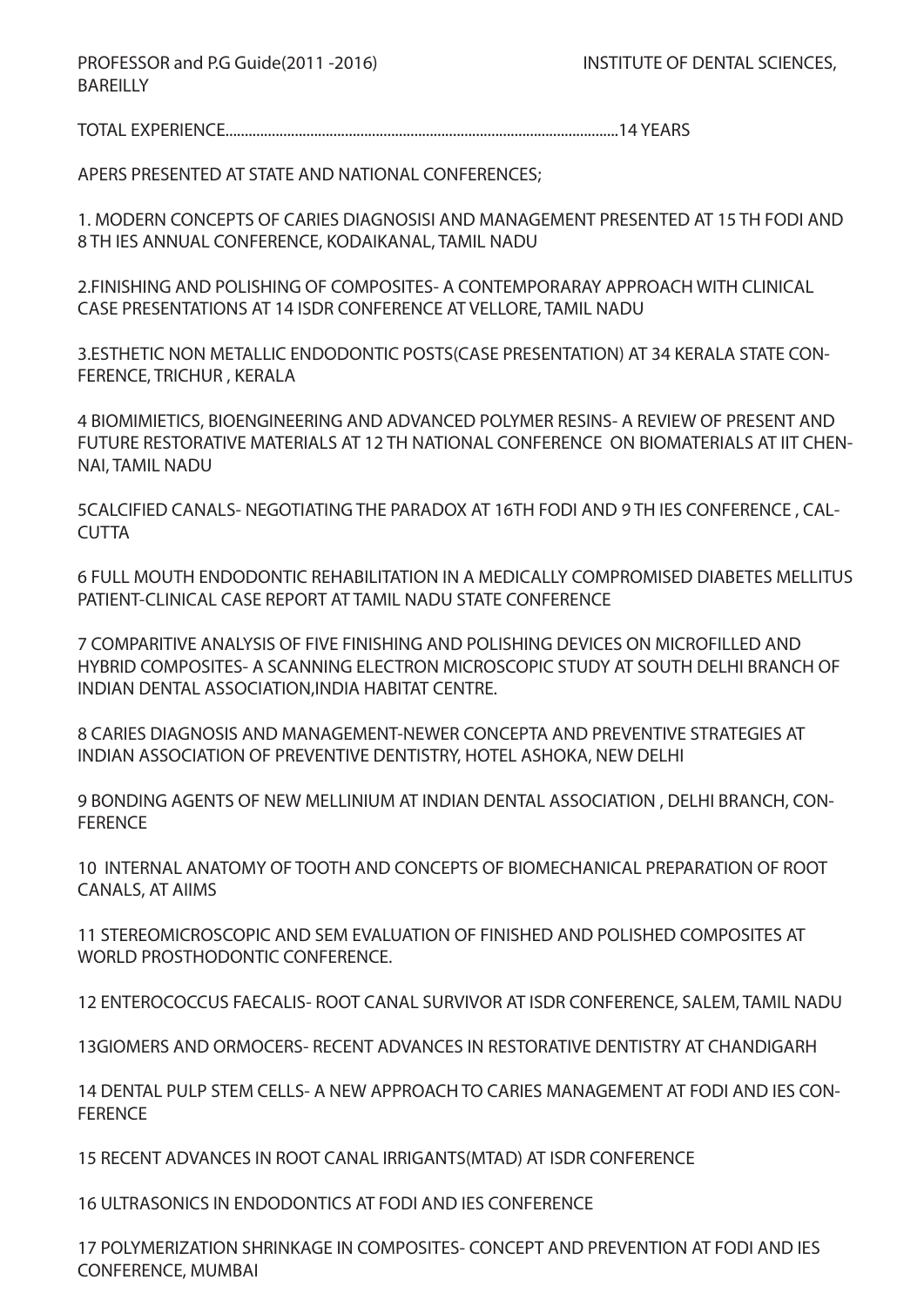18 POST ENDODONTIS RESTORATION USING NON METALLIC POSTS- CASE PRESENTATIONS AT NAINI-**TAL** 

 19 LASERS IN CONSERVATIVE CAVITY CUTTING- CONCEPTS AND USE IN RESTORATIVE DENTISTRY, **CALCUTTA** 

20 SHADE MATCHING AND COMMUNICATION - A RIDDLE, COCHIN

21 BIOENGINEERING AND DENTAL PULP STEM CELLS-LOOKING BEYOND HORIZON, INTERNATIONAL SYMPOSIUM OF DENTAL RESEARCH AND TECHNOLOGIES, HYDERABAD

22 PLASMA NEEDLE IN CAVITY CUTTING AND ROOT CANAL STERILIZATION, BANGALORE

23 APOICECTOMY USING MTA AND BONE MORPHOGENETIC PROTEIN- A COMPARATIVE FIVE CASE ANALYSIS, AHMEDABAD, GUJRAT

24 A MAXILLARY MOLAR WITH 5 CANALS-TREATMENT USING ENDODONTIC MICROSCOPE, SINGA-PORE

25 RESTORATION OF ENDODONTICALLY TREATED TEETH USING CARBON FIBRE POSTS,DELHI

26 HEMISECTION OF MANDIBULAR MOLAR- 3 CASE REPORTS , DELHI

27 COMPOSITE VENEERS- MODERN ESTHETIC PRADIGM,DELHI

28 ROOT END FILLING MATERIALS IN ENDODONTICS,AHMEDABAD, GUJRAT, 2011

29ODONTOKERATOPROSTHESIS-A REVIEW OF LATEST CONCEPTS AT ASDA CONFERENCE, CARDIFF, UK, 2009

30 HARVESTING A TOOTH FROM EYE- A CASE REPORT AT ENDODONTIC SOCIETY MEET, LONG ISLAND, USA, 2008

31 NAYYAR FOUNDATION TECHNIQUE FOR POST ENDODONTIC RESTORATION, HKES ANNUAL CON-FERENCE, HONG KONG, 2011

32 BIOMIMETIC MATERIALS IN RESTORATIVE DENTISTRY, POSTER PRESENTATION, HKES ANNUAL CONFERENCE, 2011

33 ENTEROCOCCUS FAECALIS IRRADICATION USING ROOT CANAL IRRIGANTS-HOW EFFECTIVE ARE THEY, DELHI, 2012

34 TOOTH FROM EYE-ODONTOKERATOPROSTHESIS, ASPA DENTAL SOCIETY CONFERENCE, EDIN-BURGH, 2010

PUBLICATIONS;

28 PUBLISHED

3 UNDER PUBLICATION

DISSERTATIONS; PULP DENTINE COMPLEX CYTOLOGICAL ASPECTS OF MACROMOLECULES, CELL ORGANELLES AND STEM PULP CELLS IN CARIES IMMUNITY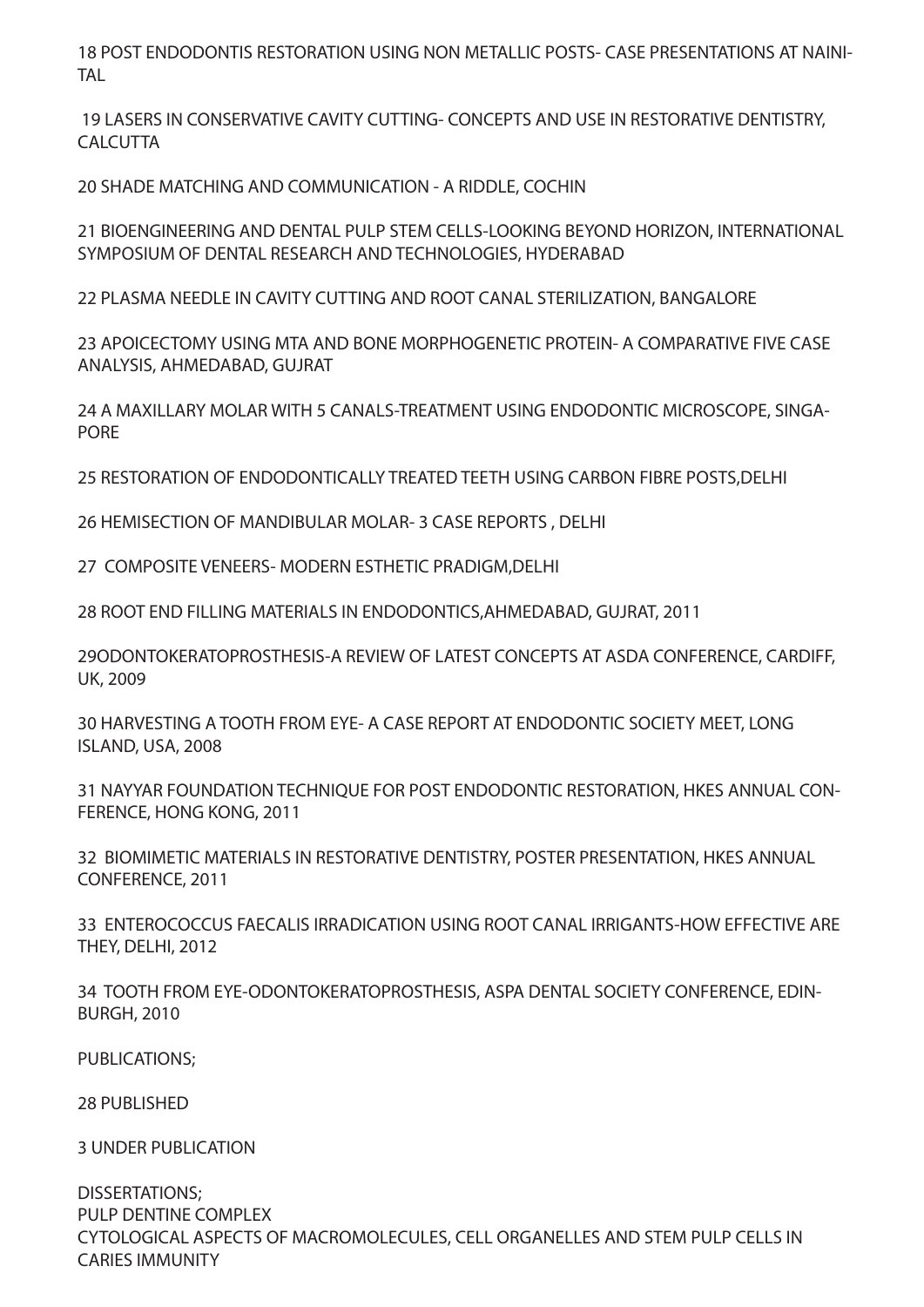FINISHING AND POLISHING OF COMPOSITES- A PROFILOMETRIC, SCANNING ELECTRON MICROSCOP-IC AND STEREOMICROSCOPIC IN VITRO STUDY

CLINICAL WORKSHOPS ATTENDED

1. PIERRE FAUCHARD ACAADEMY CONTINUING DENTAL EDUCATION PROGRAMME ON ENDODONTIC POST AND CORE AT CHENNAI 2000

2.CLINICAL WORKSHOP ON MAXILLOFACIAL TRAUMA AT MULANA AZAD DENTAL COLLEGE, NEW DELHI, 1998

3CLINICAL WORKSHOP ON TITANIUM MINI BONE PLATING AT MAULANA AZAD MEDICAL COLLEGE. 4 CLINICAL WORKSHOP ON SINGLE SITTING ENDODONTICS AT BANGALORE, 2001

5 CONTINUING DENTAL EDUCATION PROGRAMME ON ESTHETIC DENTAL MATERIALS AND TREAT-MENT BY DR JAMES R DUNN, LOMA LINDA UNIVERSITY, USA

6 WORKSHOP ON CLINICAL SOLUTIONS FOR FIXED RESTORATIONS BY DR ARUN NAYYAR, USA 7 CONTINUING EDUCATION PROGRAMME ON REASONS FOR FAILURE IN ENDODONTICS BY DR JAMES SIMON USA

8 CONTINUING DENTAL EDUCATION PROGRAMME ON COMPOSITE VENEERS BY PROF DR PORUS TURNER, CHENNAI

9 CLINICAL WORKSHOP ON CERAMICS BY DR CHRISTIAAN SPECHT, GERMANY

10 CONTINUIING DENTAL EDUCATION PROGRAMME ON BASIC LIFE SUPPORT AND CPR CONDUCTED BY DR RAVIRAJ ACHARYA, MANIPAL

11 CONTINUING DENTAL PROFESSIONAL DEVELOPMENT (VERIFIABLE) 78 HOURS ON APPLIED BASIC SCIENCES AND HUMAN DISEASES AS APPLIED TO PRACTISE OF DENTISTRY

BY DR JONATHANN COLLIER, LONDON, UK

CLINICAL WORKSHOPS CONDUCTED ;

1. 2 DAY CLINICAL WORKSHOP ON CLEANING AND SHAPING OF ROOT CANALS USING ENDOROTARY PROFILE SYSTEM IN DELHI, 2010

2. 1 DAY CLINICAL WORKSHOP ON SINGLE SITTING ROOT CANALS IN BAREILLY, 2011

3 5 DAY POSTGRADUATE MDS ENTRANCE EXAMINATIONS TEACHING OF ALL BASIC SCIENCES SUB-JECTS- DENTAL PERSPECTIVE IN CHANDIGARH, 2009

4 2 DAY CLINICAL WORKSHOP ON COMPOSITES FOR ACHIEVING GOLDEN PROFILE IN JAIPUR, 2009

5 2 DAY CLINICAL WORKSHOP ON M TWO ENDOROTARY SYSTEM FOR ROOT CANALS IN CHANDI-GARH, 2013

6 2 DAY LECTURE SERIES ON CONSERVATIVE DENTISTRY AT LUCKNOW, UP IN 2008

7 3 DAY LECTURE SERIES ON CONCEPTS IN ENDODONTICS AT AHMEDABAD, 2008.

8 1 DAY WORKSHOP ON ENDOROTARY FILES FOR CLEANING AND SHAPING, NAINITAL,2010

9 2 DAY LECTURE SERIES ON ENDODONTICS FOR MDS ENTRANCE EXAMINATIONS ASPIRANTS BY AHEAD ACADEMY , CHANDIGARH, 2011

10 2 DAY LECTURE SERIES ON CONSERVATIVE DENTISTRY FOR MDS ENTRANCE EXAMINATIONS ASPIRANTS BY AHEAD ACADEMY, CHANDIGARH, 2011

11 1 DAY WORKSHOP ON ENDODNTIC MICROSCOPES,DELHI 2012

12 1 DAY WORKSHOP ON MICROSCOPES IN ENDODONTICS, GHAZIABAD, 2011

13 2 DAY WORKSHOP ON ENDODONTIC SURGERY INCLUDING HEMISECTION AND RADISECTION FOR TOOTH SALVAGING, BAREILLY, 2011

14 I DAY WORKSHOP CUM LECTURE ON THERMOPLASTISIZED OBTURATION AS COMPARED TO TRADITIONAL GUTTA PERCHA OBTURATION, BAREILLY, 2012

JOURNAL REVIEWER(PEER SCIENTIFIC REVIEWER)

1. JOURAL OF STOMATOLOGY

2.JOURNAL OF CLINICAL AND DIAGNOSTIC RESEARCH

3. JOURNAL OF CLINICAL DENTISTRY

4 JOURNAL OF DENTAL SCIENCES AND ORAL REHABILITATION